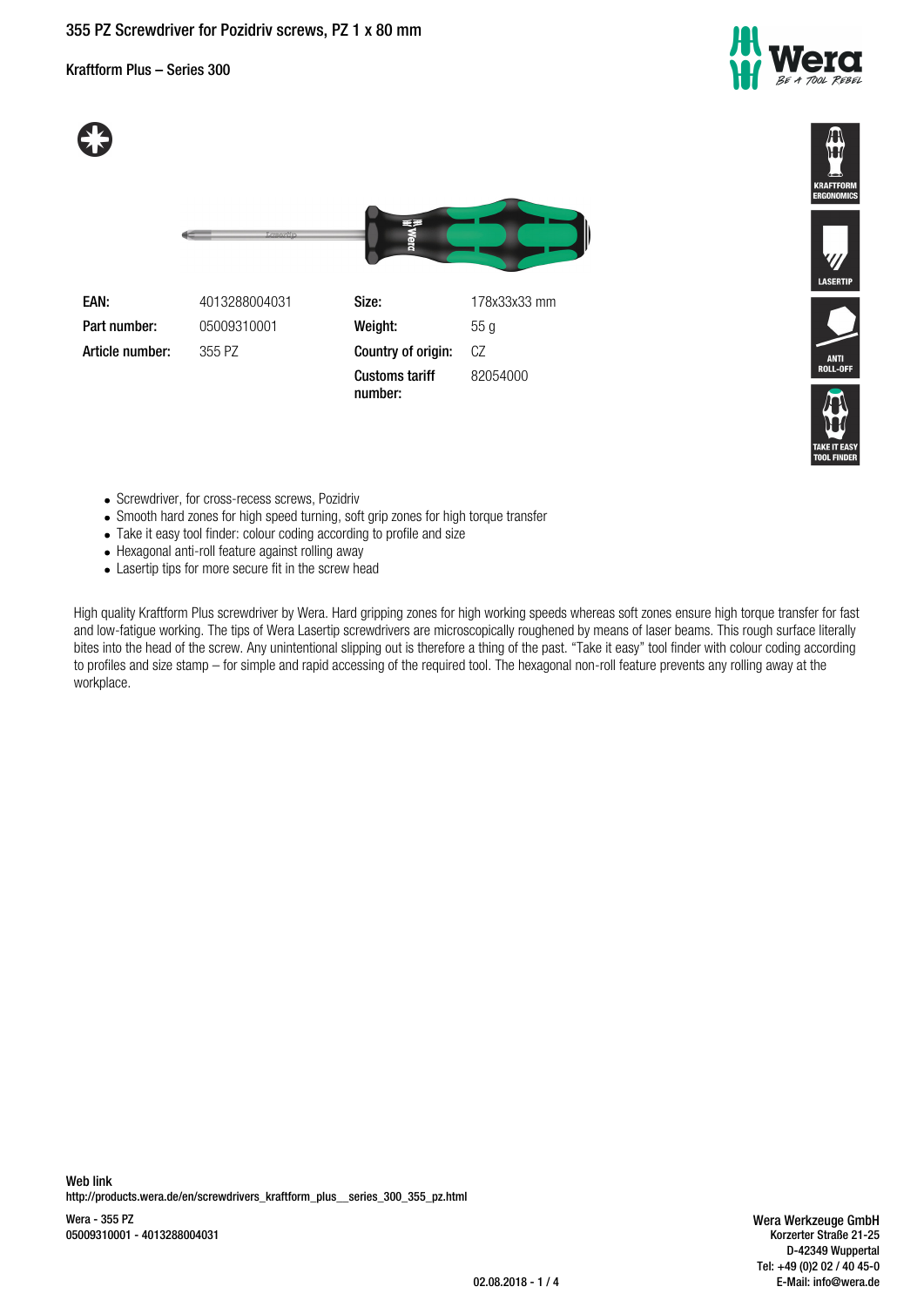Kraftform Plus – Series 300



**Lasertip prevents slipping out Lasertip Lasertip Reduced contact pressure** 



Kraftform Plus screwdrivers – ergonomics you can grasp. They relieve the entire hand-arm system even when used intensively. Along with other technical and product advantages such as the Lasertip for a secure fit in the screw head, Kraftform screwdrivers are the ideal choice whenever manual screwdriving jobs are concerned.



It happens time and time again that the tip slips out of the screw head when screwdriving, sometimes damaging valuable surfaces or even causing injury. The tips of the Wera Lasertip screwdrivers are microscopically roughened by means of a laser. This rough surface literally "bites" itself firmly into the screw head. Slipping out becomes a thing of the past.



A precisely-focused laser creates a sharp-edged surface structure. This laser treatment results in an edge hardness of up to 1000 HV 0.3. Wera Lasertip "bites" itself into the screw head and prevents any slips out of the recess. It is available for screwdrivers for slotted, Phillips and Pozidriv screws.

Wera Lasertip reduces the contact pressure required and enhances force transfer – meaning less screwdriving effort is required. Screwdriving becomes safer and easier.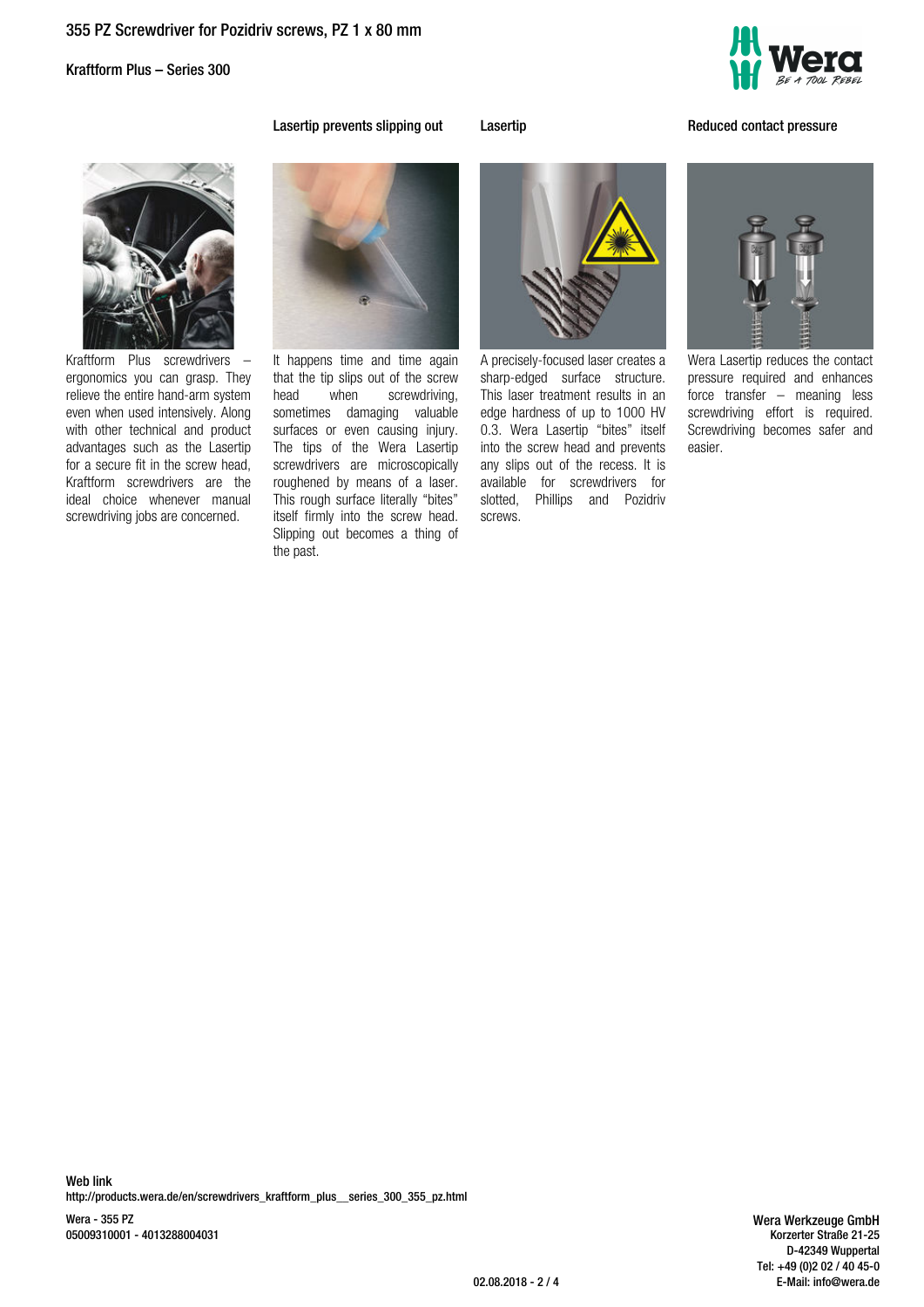# **355 PZ Screwdriver for Pozidriv screws, PZ 1 x 80 mm**

Kraftform Plus – Series 300



**Kraftform Rapid hand repositioning Non-roll feature "Take it easy" Toolfinder**



The basic idea for the prototype of the Kraftform handle – that the hand should dictate the design – has, right through to today, proved to be correct. In cooperation with the internationally recognised Fraunhofer IAO Institute, Wera developed a screwdriver handle designed to match the shape of the human hand as long ago as the 1960s. After a long development phase, the Wera Kraftform handle was launched to the market in 1968. It has been optimised through the years with new technologies, but has kept its proven shape. After all, the human hand has not changed either.

**Further versions in this product family:**



The hard materials used for the handle ensure rapid hand repositioning without any danger of the skin "sticking" to the handle. The surrounding hard zones with large diameters glide like wheels across the hand.



The hexagonal non-roll feature prevents any rolling away at the workplace.

Screwdrivers with "Take it easy" tool finder: colour coding according to profile and size stamp.

|              |                 | п١  | ₩   |      | ⊓ ≀  |  |
|--------------|-----------------|-----|-----|------|------|--|
|              |                 | mm  | mm  | mm   | inch |  |
| 05009305001" | PZ <sub>0</sub> | 60  | 81  | 3.0  | 23/8 |  |
| 05009310001  | <b>PZ1</b>      | 80  | 98  | 4.5  | 31/8 |  |
| 05009312001  | PZ <sub>1</sub> | 200 | 98  | 4.5  | 8    |  |
| 05009313001" | PZ <sub>1</sub> | 300 | 98  | 4.5  | 12   |  |
| 05009315001  | PZ <sub>2</sub> | 100 | 105 | 6.0  | 4    |  |
| 05009317001  | PZ <sub>2</sub> | 200 | 105 | 6.0  | 8    |  |
| 05347743001  | PZ <sub>2</sub> | 250 | 105 | 6.0  | 10   |  |
| 05009319001" | PZ <sub>2</sub> | 300 | 105 | 6.0  | 12   |  |
| 05009320001  | PZ <sub>3</sub> | 150 | 112 | 8.0  | 6    |  |
| 05009325001" | PZ4             | 200 | 112 | 10.0 | 8    |  |
|              |                 |     |     |      |      |  |

1) without Lasertip